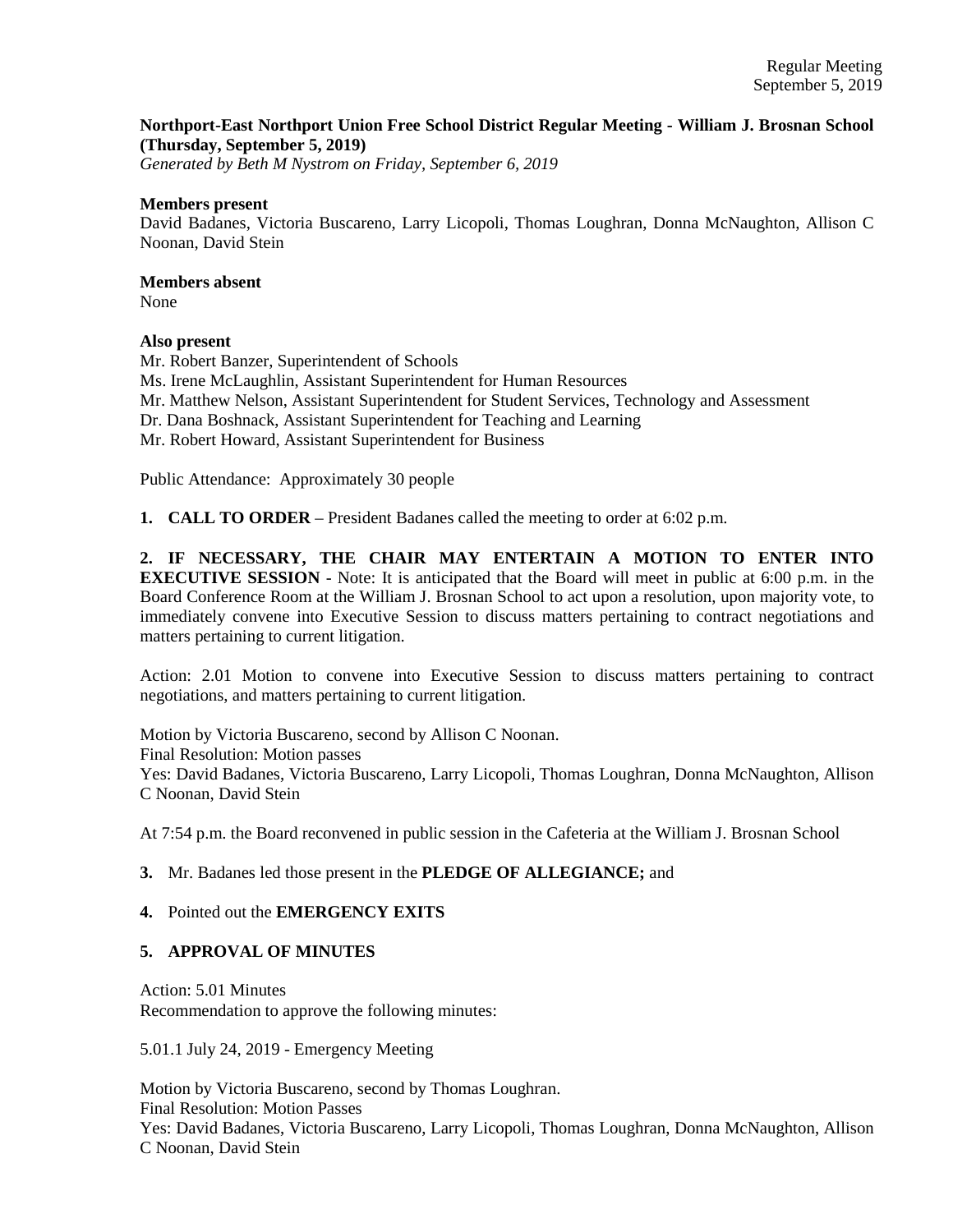# **6. STUDENT AND STAFF RECOGNITION/ANNOUNCEMENTS FROM THE SUPERINTENDENT OF SCHOOLS**

Mr. Banzer stated that today was the first day of school and thanked John Lackner, John Moran, Pete Werthner and the buildings and grounds department for getting everything ready. Ocean Avenue first graders attended Norwood and it went very well and the kindergartners will start tomorrow. The district had a special opening day on Tuesday with Dr. Eric Meyerowitz, the 2006 High School Valedictorian, presenting to the staff on the five traits of cultivating social activism in students. He spoke about the teachers at Northport-East Northport who have impacted him and helped him develop those traits.

**7. COMMUNICATIONS** - Please Note: This is the opportunity for persons who had written letters to the Board to speak to the Board regarding the issues raised in their communications. Speakers are asked to keep their comments brief, and to speak no longer than 5 minutes.

There were no communications to the Board requiring Board action.

**8. PUBLIC COMMENT/PARTICIPATION** - Please Note: Community members are invited to share their questions, comments, or concerns with the School Board. When speaking, citizens should state their name and address for the record and limit their presentation to 5 minutes. Where possible, the Board will answer factual questions immediately. A written response may be provided when information is not available. If a response would involve discussion of Board Policy or decisions which might be of interest to citizens not present at the meeting, the Board may place the item on a future meeting agenda.

| Name<br>Jude Centamore<br>Student | Comment<br>Stated that hundreds of Northport students are devastated that they can't go to<br>school with the religious exemption to vaccines and asked the Board to help them<br>get more time by talking to the Board of Regents.                                                                                                                                  |
|-----------------------------------|----------------------------------------------------------------------------------------------------------------------------------------------------------------------------------------------------------------------------------------------------------------------------------------------------------------------------------------------------------------------|
| <b>James Connor</b><br>Student    | Stated that he has support from 56 Northport-East Northport residents regarding<br>the Board adding a student liaison. Mr. Connor stated that several school districts<br>have implemented a student liaison and asked the Board to let the public decide<br>and put a resolution on the May ballot.                                                                 |
| <b>Judy Stamos</b><br>Student     | Stated that she just wants to stay in school and asked the Board to support the<br>students who are not allowed to attend due to the repeal of the religious<br>exemption.                                                                                                                                                                                           |
| <b>Nancie Forrest</b><br>Parent   | Asked that the Board take action in the form of letters written to the Board of<br>Regents and change the roll out of the new law.                                                                                                                                                                                                                                   |
| <b>Nicole Niems</b><br>Parent     | Asked for support of the children who will not be able to attend school with the<br>new change in the immunization law. Ms. Niems stated that each child is entitled<br>to a free and appropriate education and requested the Board write a letter to the<br>New York State Board of Regents in support of parents.                                                  |
| Paula Scheff<br>Parent            | Stated that they lost the religious exemption and chose to not send their children<br>to school. They are having a hard time processing this and asked what happens on<br>day 15. Ms. Scheff asked the Board to do their due diligence to make up a plan to<br>further education their children and asked for a subcommittee to be formed to help<br>these students. |

Mr. Banzer stated that is not easy for the people around the table but it does not compare to the difficulty faced by the families. The purpose of the 14 days it to allow families to put an immunization plan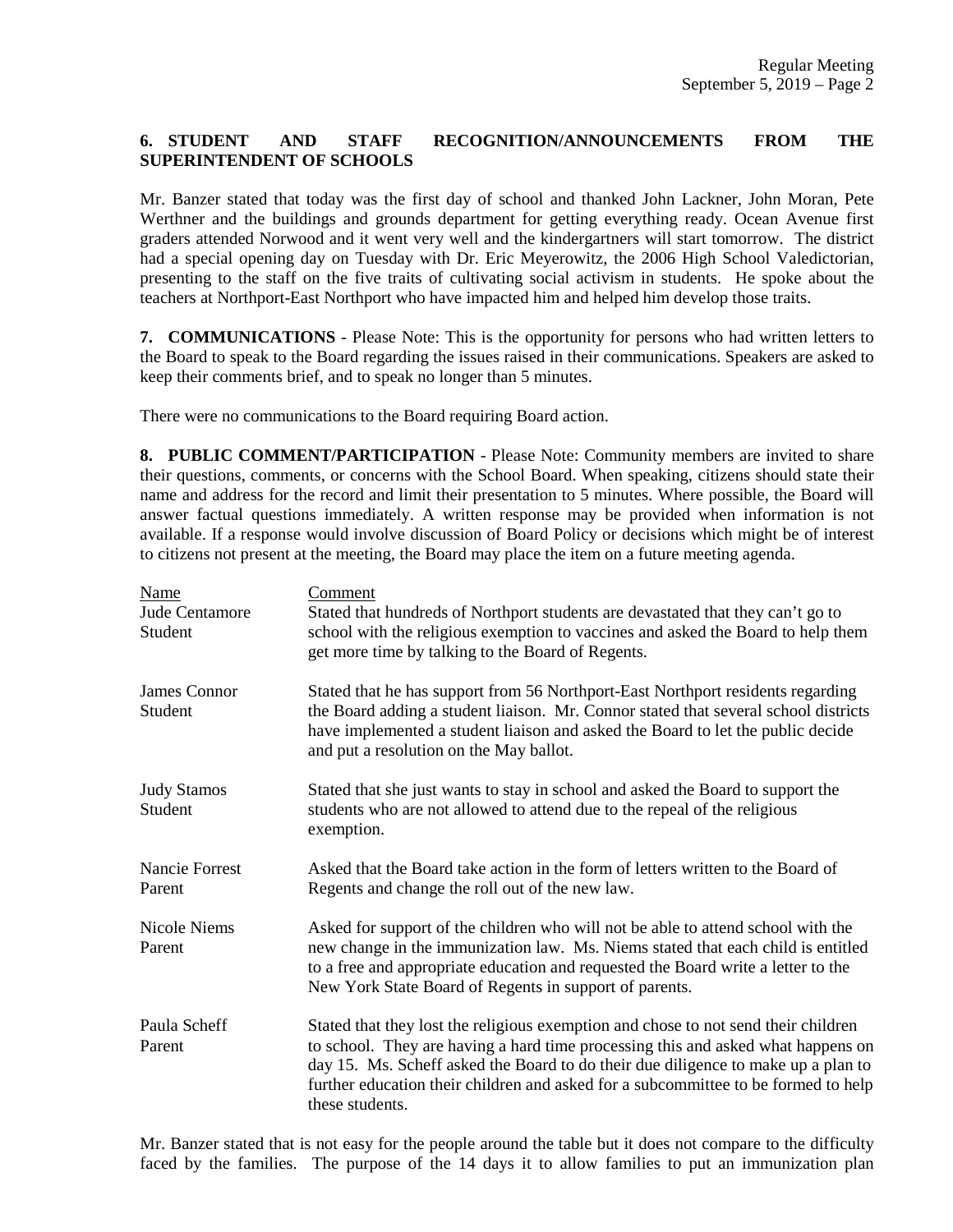together. If there is no plan by then than by default the parents are making the choice to home school. Parents need to submit an individualized home instruction plan which is then reviewed by Dr. Boshnack. If the student has an IEP it is then reviewed by the Special Education department. The District's policy allows home schools students to participate in extracurricular activities but the policy stated the students have to be immunized. Once a letter of intent to home school is received the District provides a packet.

There was a brief discussion by the Board regarding home schooling and advocacy for the families affected by the religious exemption law.

| Suzanne Amato<br>Parent     | Stated that she is looking for support for the students who are affected by the new<br>immunization law.                                                                                                                                                                                                                                         |
|-----------------------------|--------------------------------------------------------------------------------------------------------------------------------------------------------------------------------------------------------------------------------------------------------------------------------------------------------------------------------------------------|
| Craig Mooers<br>Parent      | Stated that students are being attached on social media regarding the<br>immunization law. Mr. Mooers stated that the Board has the ability to approve<br>home schooled students participating in extracurricular/intramural activities<br>without being immunized and asked the Board to begin drafting policies for home<br>schooled students. |
| Natalie Haubrich<br>Student | Stated that she loves her teachers and just wants to go to school.                                                                                                                                                                                                                                                                               |
| Lori Haubrich<br>Parent     | Stated that the timeline for the religious exemption law is terrible and asked the<br>Board to write a letter. Ms. Haubrich said this is so unfair especially for a senior.                                                                                                                                                                      |
| Gianna Haubrich<br>Student  | Stated that she will be a senior at the high school for the next fourteen days and<br>that her classes are amazing and now she will not get to participate in school<br>activities. Ms. Haubrich stated that sometimes it is the law that is unjust.                                                                                             |

### **9. SPECIAL REPORTS**

# **10. SUPERINTENDENT'S REPORT, GENERAL - FOR BOARD ACTION**

Action: 10.01 Personnel Actions Report Recommendation to approve the attached Personnel Actions Report including the addendum.

Motion by Victoria Buscareno, second by David Badanes. Final Resolution: Motion Passes Yes: David Badanes, Victoria Buscareno, Larry Licopoli, Thomas Loughran, Donna McNaughton, Allison C Noonan, David Stein

Action: 10.02 Committee on Special Education

Recommendation to appoint the following parents to serve as parent members for the Committee on Special Education (CSE), Sub-Committee on Special Education (SCSE), and the Committee on Preschool Special Education (CPSE) during the 2019-2020 school year:

Epanchin-Butuc, Katherine (resident) Fox, Janet (resident) Frey, Deanna (resident) Kraus, Timothy (resident) Leonard, Lynn (resident) Patterson, Aimee (non-resident) Topel, Tammie (resident) Zakas, Krista (resident)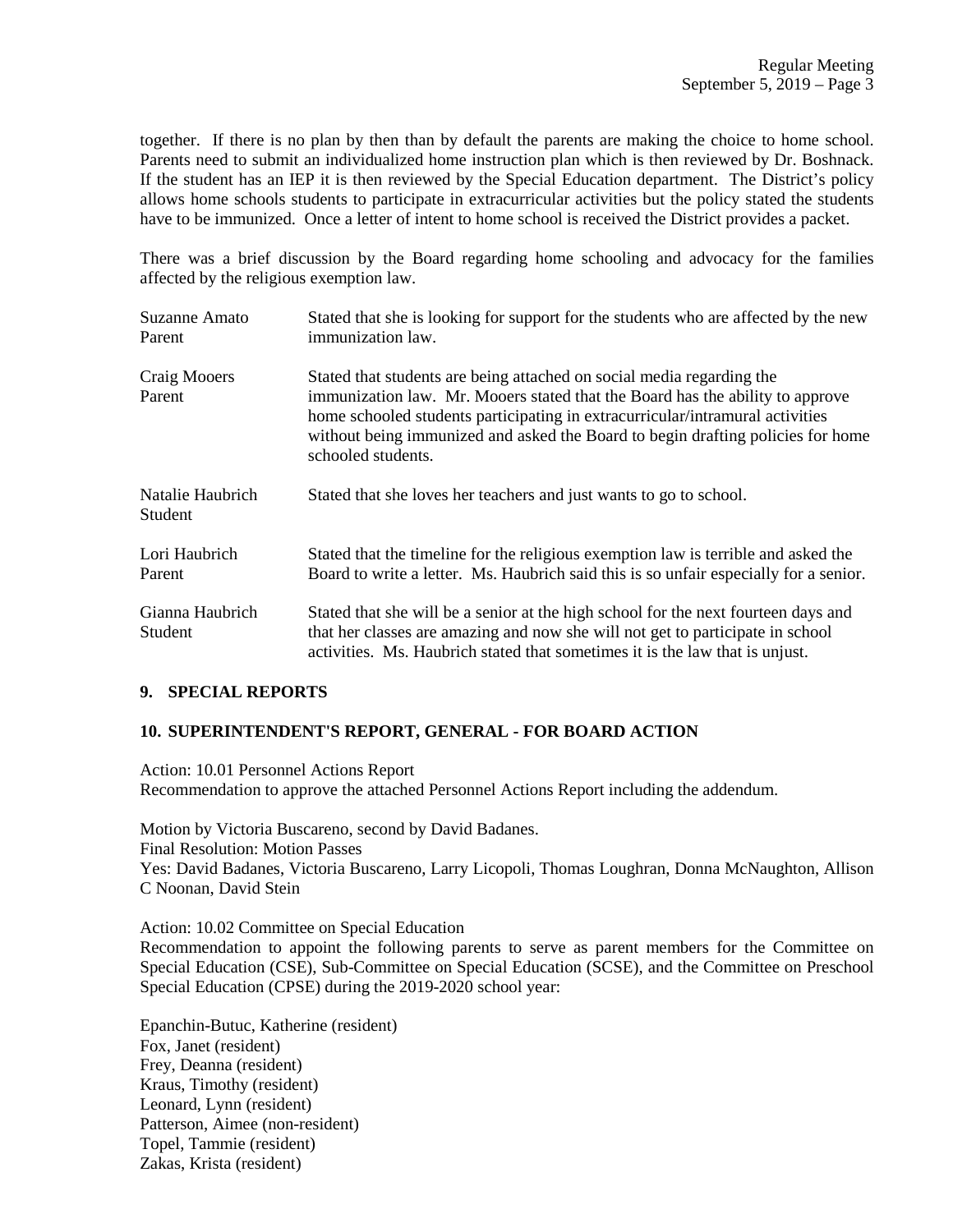Motion by Victoria Buscareno, second by David Badanes. Final Resolution: Motion Passes Yes: David Badanes, Victoria Buscareno, Larry Licopoli, Thomas Loughran, Donna McNaughton, Allison C Noonan, David Stein

# **11. SUPERINTENDENT'S REPORT, FINANCIAL - FOR BOARD ACTION**

Action: 11.01 Resolution to authorize piggybacking on the Levittown Public Schools Bid #LPS-19-004 for School Bus, Vehicle and Garage Parts, Supplies and Equipment Recommendation to approve the following resolution:

"WHEREAS, the Levittown Public Schools has made available to other municipalities a contract for school bus, vehicle  $\&$  garage parts, supplies  $\&$  equipment; and

WHEREAS, said contract for school bus, vehicle  $\&$  garage parts, supplies  $\&$  equipment was let for bid consistent with the requirements of General Municipal Law, section 103; and

WHEREAS, the Northport-East Northport U.F.S.D. is permitted to utilize said contract in accordance with the terms and conditions of the bid and requirements of General Municipal Law, section 103; and

NOW, THEREFORE, BE IT RESOLVED, that the Board of Education hereby authorizes the purchase of school bus, vehicle & garage parts, supplies & equipment from Levittown Public School contract in accordance with the requirements of General Municipal Law, section 103."

Motion by Larry Licopoli, second by Victoria Buscareno.

Final Resolution: Motion Passes

Yes: David Badanes, Victoria Buscareno, Larry Licopoli, Thomas Loughran, Donna McNaughton, Allison C Noonan, David Stein

Action: 11.02 Agreement and Release

Recommendation to approve an Agreement and Release between the Northport-East Northport Union Free School District and the parents of a student known to the Board of Education for placement of a student for the 2018-2019 school year (Spec. Ed.)

Motion by Larry Licopoli, second by Victoria Buscareno.

Final Resolution: Motion Passes

Yes: David Badanes, Victoria Buscareno, Larry Licopoli, Thomas Loughran, Donna McNaughton, Allison C Noonan, David Stein

Action: 11.03 Agreement and Release

Recommendation to approve an Agreement and Release between the Northport-East Northport Union Free School District and the parents of a student known to the Board of Education for placement of the student for the 2019-2020 school year (Spec. Ed.)

Motion by Larry Licopoli, second by Victoria Buscareno. Final Resolution: Motion Passes Yes: David Badanes, Victoria Buscareno, Larry Licopoli, Thomas Loughran, Donna McNaughton, Allison C Noonan, David Stein

Action: 11.04 Huntington YMCA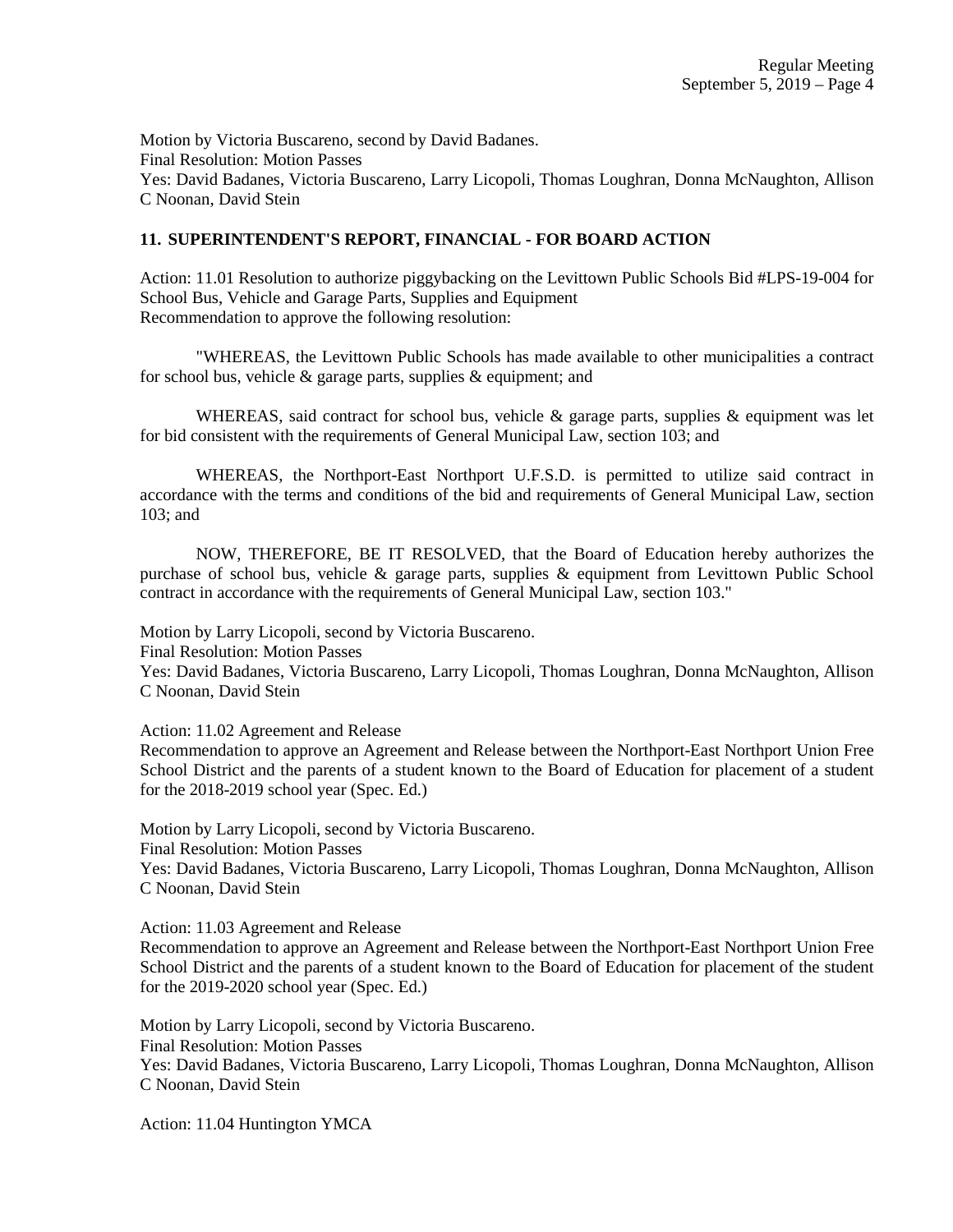Recommendation to approve an Agreement between the Board of Education of the Northport-East Northport Union Free School District and Huntington YMCA for purposes of conducting practices for the School District's swim team, to be shared with the Commack School District (PE)

Motion by Larry Licopoli, second by Victoria Buscareno. Final Resolution: Motion Passes Yes: David Badanes, Victoria Buscareno, Larry Licopoli, Thomas Loughran, Donna McNaughton, Allison C Noonan, David Stein

Action: 11.05 Method Test Prep

Recommendation to approve a 2019-2020 Agreement between the Board of Education of the Northport-East Northport Union Free School District and Method Test Prep (NHS)

Motion by Larry Licopoli, second by Victoria Buscareno. Final Resolution: Motion Passes Yes: David Badanes, Victoria Buscareno, Larry Licopoli, Thomas Loughran, Donna McNaughton, Allison C Noonan, David Stein

Action: 11.06 Frost Valley YMCA

Recommendation to approve an Agreement between the Board of Education of the Northport-East Northport Union Free School District and Frost Valley YMCA (NHS)

Motion by Larry Licopoli, second by Victoria Buscareno. Final Resolution: Motion Passes Yes: David Badanes, Victoria Buscareno, Larry Licopoli, Thomas Loughran, Donna McNaughton, Allison C Noonan, David Stein

Action: 11.07 Larkfield Manor

Recommendation to approve an Agreement between the Board of Education of the Northport-East Northport Union Free School District and Larkfield Manor (ENMS)

Motion by Larry Licopoli, second by Victoria Buscareno. Final Resolution: Motion Passes Yes: David Badanes, Victoria Buscareno, Larry Licopoli, Thomas Loughran, Donna McNaughton, Allison C Noonan, David Stein

Action: 11.08 North Fork Express Recommendation to approve Agreements between the Board of Education of the Northport-East Northport Union Free School District and North Fork Express (Contracts #2091236 and #2091237) (NMS)

Motion by Larry Licopoli, second by Victoria Buscareno. Final Resolution: Motion Passes Yes: David Badanes, Victoria Buscareno, Larry Licopoli, Thomas Loughran, Donna McNaughton, Allison C Noonan, David Stein

Action: 11.09 Cold Spring Harbor Laboratory Recommendation to approve an Agreement between the Board of Education of the Northport-East Northport Union Free School District and Cold Spring Harbor Laboratory (NAS)

Motion by Larry Licopoli, second by Victoria Buscareno. Final Resolution: Motion Passes Yes: David Badanes, Victoria Buscareno, Larry Licopoli, Thomas Loughran, Donna McNaughton, Allison C Noonan, David Stein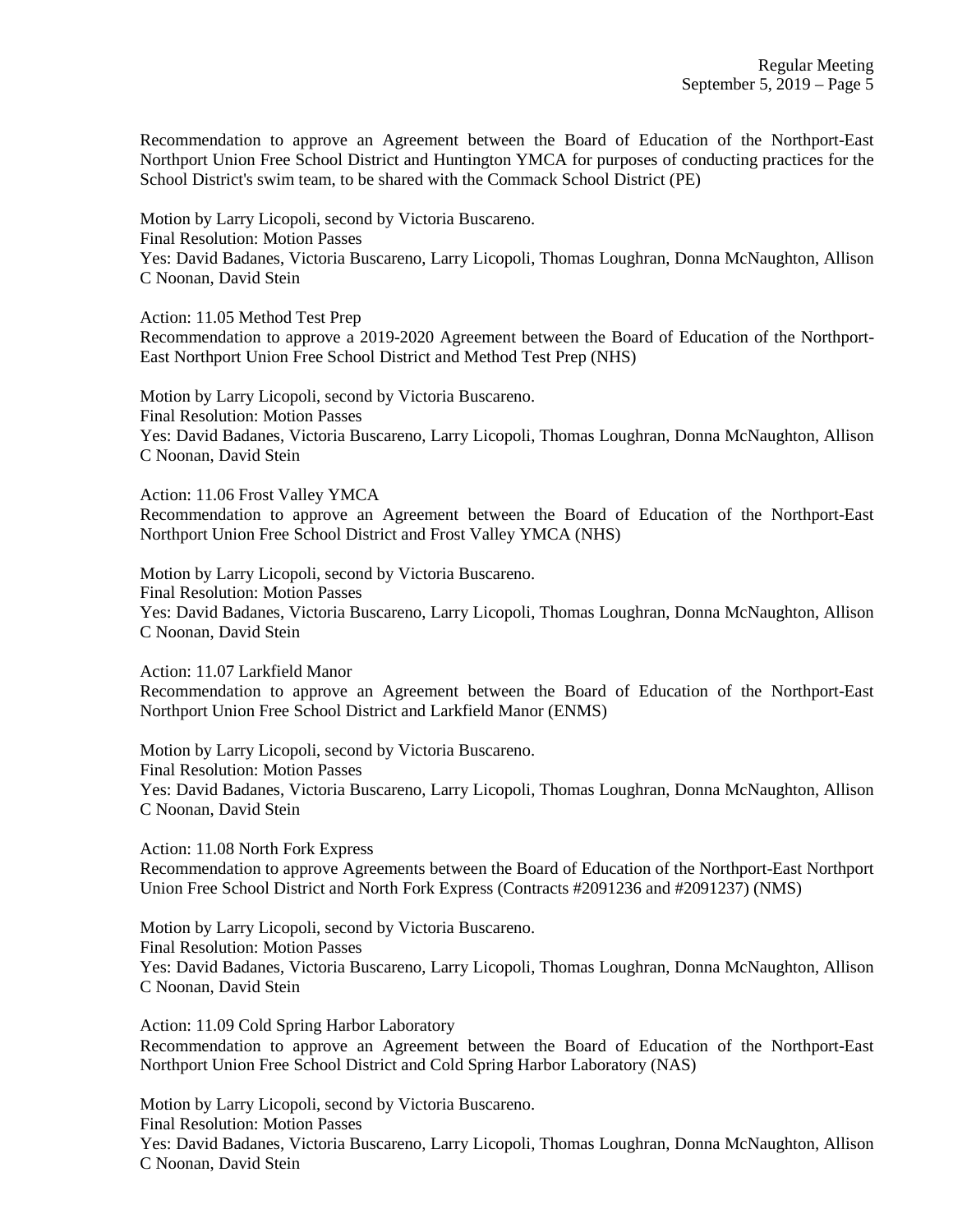Action: 11.10 Syosset Central School District

Recommendation to approve a 2019-2020 Special Education Services Contract between the Northport-East Northport Union Free School District and Syosset Central School District (Spec. Ed.)

Motion by Victoria Buscareno, second by Victoria Buscareno. Final Resolution: Motion Passes Yes: David Badanes, Victoria Buscareno, Larry Licopoli, Thomas Loughran, Donna McNaughton, Allison C Noonan, David Stein

Action: 11.11 Pediatric Neuropsychology Associates Recommendation to approve a 2019-2020 Agreement between the Northport-East Northport Union Free School District and Pediatric Neuropsychology Associates (Spec. Ed.)

Motion by Larry Licopoli, second by Victoria Buscareno. Final Resolution: Motion Passes Yes: David Badanes, Victoria Buscareno, Larry Licopoli, Thomas Loughran, Donna McNaughton, Allison C Noonan, David Stein

Action: 11.12 Western Suffolk BOCES Final AS-7 Contract Recommendation to approve the Western Suffolk BOCES AS-7 Final Contract for the 2018-2019 school year

Motion by Larry Licopoli, second by Victoria Buscareno. Final Resolution: Motion Passes Yes: David Badanes, Victoria Buscareno, Larry Licopoli, Thomas Loughran, Donna McNaughton, Allison C Noonan, David Stein

Action: 11.13 Claims Auditor's Reports and Schedule of Claims Recommendation to approve the Claims Auditor's Reports for Warrants and Schedule of Claims for payments dated:

July 12, 2019 (Payroll Trust & Agency Warrant), July 15, 2019 (Accounts Payable Warrant), July 26, 2019 (Payroll Trust & Agency Warrant), July 31, 2019 (Accounts Payable Warrant), July 2019 (Claims Audit Report)

Motion by Larry Licopoli, second by Victoria Buscareno. Final Resolution: Motion Passes

Yes: David Badanes, Victoria Buscareno, Larry Licopoli, Thomas Loughran, Donna McNaughton, Allison C Noonan, David Stein

Action: 11.14 Transfer of General Fund Appropriations Recommendation to approve Year-End Transfer of General Fund Appropriations in the 2018-2019 fiscal year (\$10,746.00)

Motion by Larry Licopoli, second by Victoria Buscareno. Final Resolution: Motion Passes Yes: David Badanes, Victoria Buscareno, Larry Licopoli, Thomas Loughran, Donna McNaughton, Allison C Noonan, David Stein

Action: 11.15 Transfer of General Fund Appropriations Recommendation to approve the Transfer of General Fund Appropriations in the 2019-2020 fiscal year (\$129,490.40)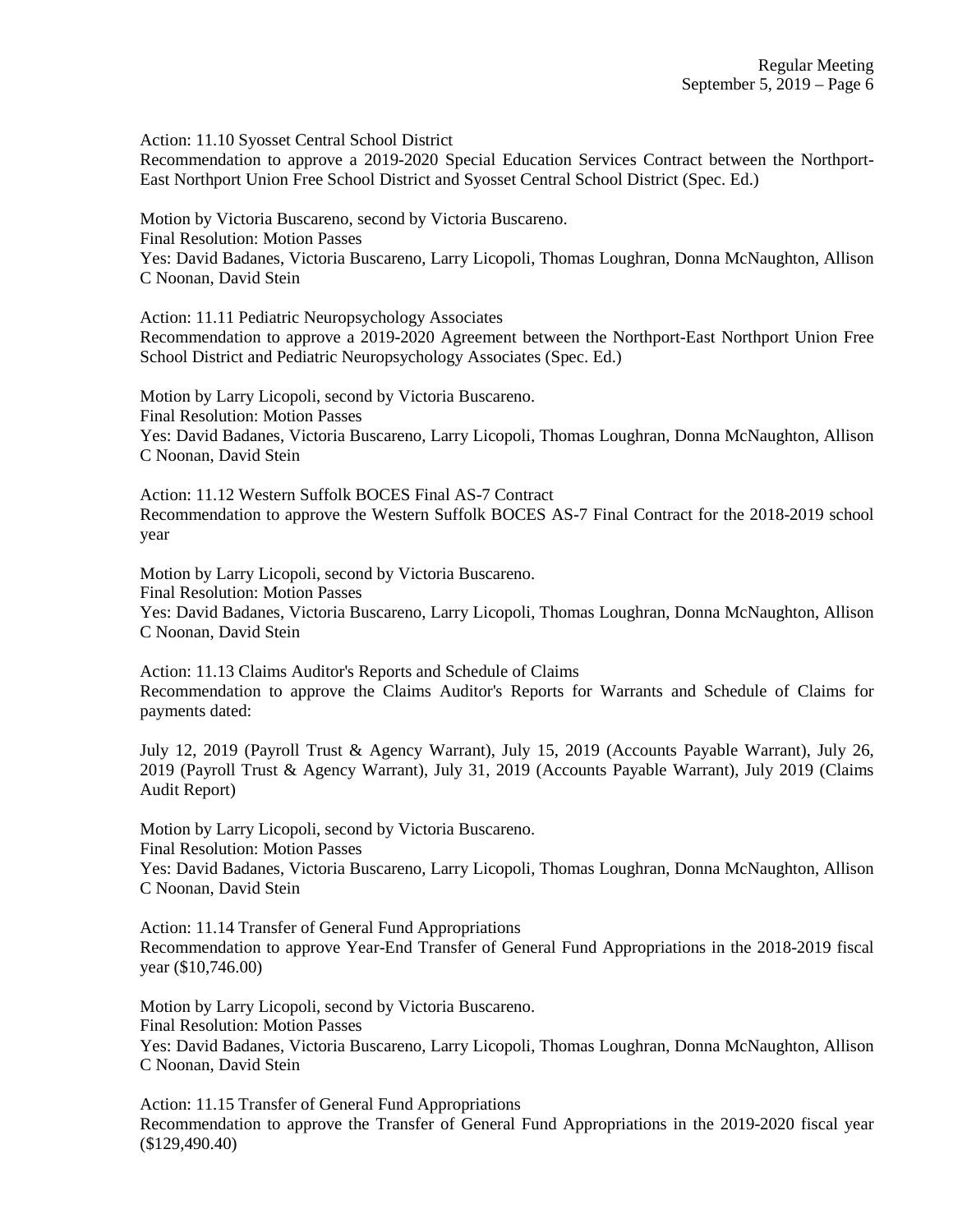Motion by Larry Licopoli, second by Victoria Buscareno. Final Resolution: Motion Passes Yes: David Badanes, Victoria Buscareno, Larry Licopoli, Thomas Loughran, Donna McNaughton, Allison C Noonan, David Stein

Action: 11.16 Island Home Care Recommendation to approve a 2019-2020 Agreement between the Northport-East Northport Union Free School District and Island Home Care (Spec. Ed.)

Motion by Larry Licopoli, second by Victoria Buscareno. Final Resolution: Motion Passes Yes: David Badanes, Victoria Buscareno, Larry Licopoli, Thomas Loughran, Donna McNaughton, Allison C Noonan, David Stein

Action: 11.17 The Parkside Group Recommendation to approve a Contract between the Northport-East Northport Union Free School District and The Parkside Group, LLC (September 2019) (BOE)

Motion by Larry Licopoli, second by Victoria Buscareno. Final Resolution: Motion Passes Yes: David Badanes, Victoria Buscareno, Larry Licopoli, Thomas Loughran, Donna McNaughton, Allison C Noonan, David Stein

### **12. SUPERINTENDENT'S REPORT - FOR INFORMATION ONLY**

Information: 12.01 Schedule H - Use of Facilities

Information: 12.02 UTN PDC

Information: 12.03 Budget Transfers for the period June 20, 2019 through August 31, 2019 - As per Board Policy #6150 all transfers between salary codes up to \$25,000 and transfers between all other codes up to \$10,000 are to be reported to the Board of Education as an information item

### **13. UNFINISHED BUSINESS**

Discussion: 13.01 Student Liaison

President Badanes stated that James Connor has requested that the Board add to the ballot for the May vote a resolution to add a student liaison for the public to vote on. The student liaison would not be able to vote, could not participate in executive session or have access to confidential information, and the student would be a senior.

There was a Board discussion regarding how that person would be chosen, it if would be a single person or if there can be different people rotated. Several Board members stated that they would like the opportunity given to more students and they would like to hear feedback from students from different levels and interests.

The Board requested information on what it would take to have a student governance team.

### **14. NEW BUSINESS**

Recommendation to reorder the agenda and enter into a discussion regarding the recent immunization regulations under New Business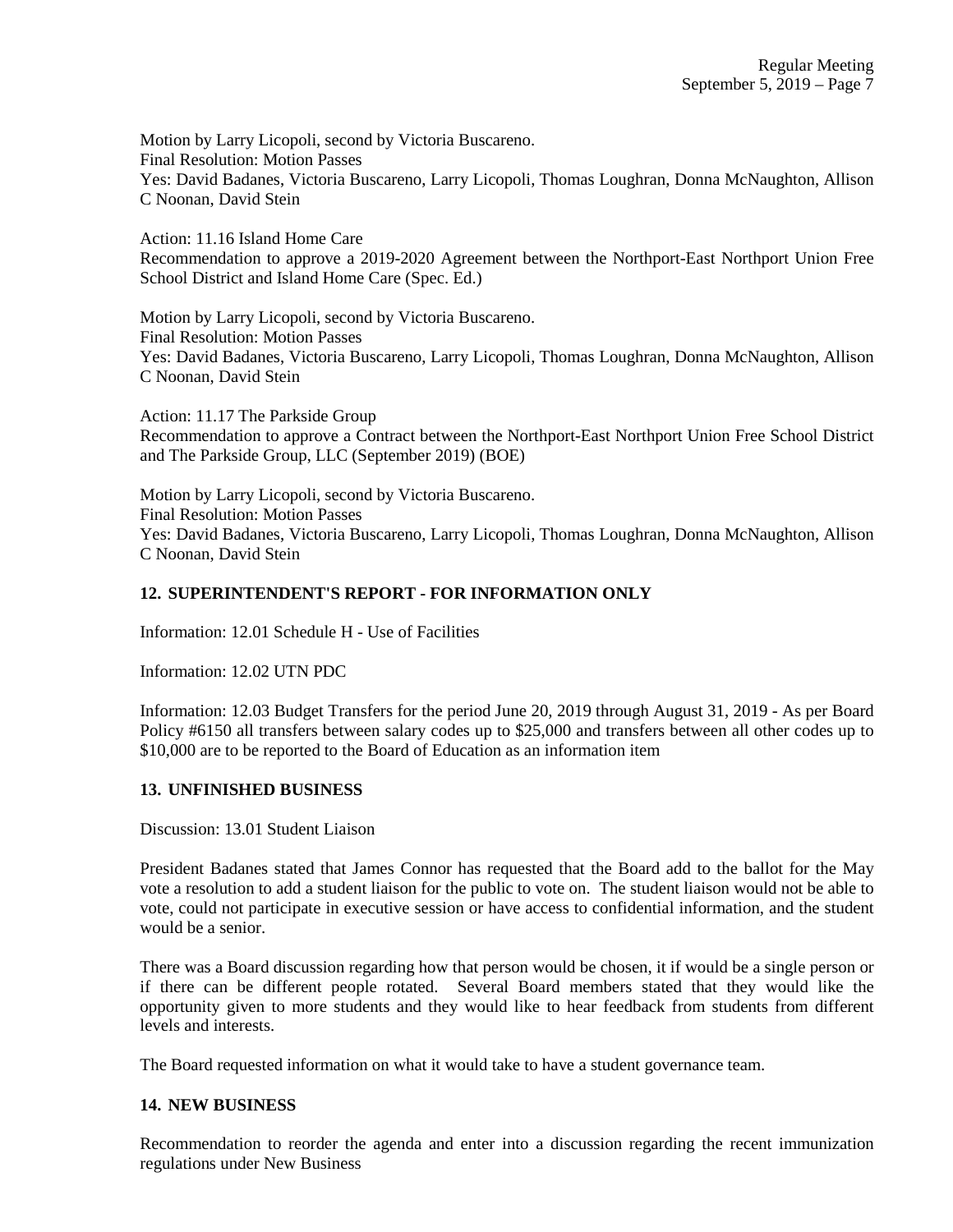Motion by Allison C Noonan, second by Victoria Buscareno. Final Resolution: Motion Passes Yes: David Badanes, Victoria Buscareno, Larry Licopoli, Thomas Loughran, Donna McNaughton, Allison C Noonan, David Stein

Trustee Licopoli stated that when he heard the new law he agreed that the timing was incorrect and harmful for many students. Mr. Licopoli stated that he thinks it's okay for the Board to have advocacy on how this was rolled out.

Trustee Buscareno stated that she hopes the Board can put together a letter in support of changing how this is rolling out to families.

Trustee Stein stated that he agrees that the roll out is having a demonstrative impact on students and any letter that is written would be reviewed by board counsel and would speak to how the roll out is creating hardships.

Vice President Noonan stated that there are two issues, one supporting parents and the other issue is helping parents how to navigate the school year for students.

Trustee McNaughton agreed with Trustee Noonan stating that there should be a way to figure out how to walk that line.

Trustee Loughran stated that the immediacy of writing a letter would be more powerful coming from seven people rather than having it written, given to counsel for review and then coming back to the Board for review. Mr. Loughran encourage people to advocate on individual levels.

President Badanes stated that he agreed that the law was passed unfairly with the timing, but the law is constitutional. Mr. Badanes agreed that the parents and students should have been given more time and understands their frustration and believes the Board should support advocacy.

Superintendent Banzer stated that the Governor and legislation drafted this bill and it was done for a public health reason. Mr. Banzer stated that he did not believe the Board of Regents was the correct avenue. The new law is very tough and an emergency regulation was passed making it harder for physicians to approve a medical exemption.

There was a discussion regarding the timeline and home schooling policies.

Mr. Craig Mooers stated that under New York Health Law 2164, section 10, the Commissioner and Board of Regents may adopt and amend rules.

Ms. Judy Stamos stated that they need time to set things up for the students who will be home schooled.

Ms. Grace Centamore stated that they are not asking the Board to write a letter to change the law but to write a letter just to help with the timeline.

Ms. Paula Scheff asked the Board to develop a home schooling guidance program.

The Board directed the Superintendent to put together an advocacy letter relating to the aggressive schedule the law is expecting the families to follow and the hardship it is creating for them.

Discussion of adding the following items to a future agenda for Board discussion

Discussion: 14.01 Policy Committee